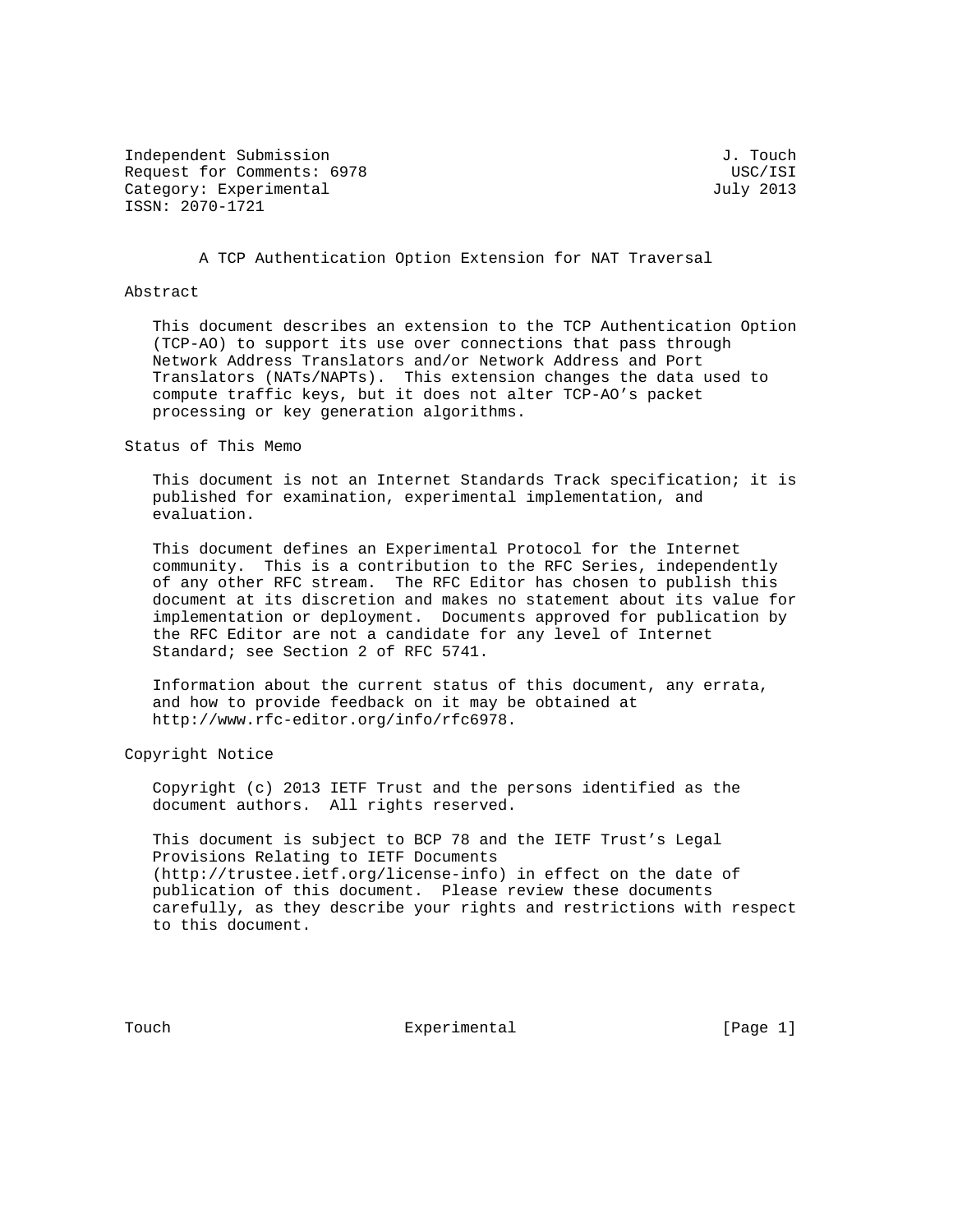Table of Contents

## 1. Introduction

 This document describes an extension to the TCP Authentication Option (TCP-AO) [RFC5925] called TCP-AO-NAT to support its use in the presence of Network Address Translators and/or Network Address and Port Translators (NATs/NAPTs) [RFC2663]. These devices translate the source address and/or the source port number of a TCP connection. TCP-AO without TCP-AO-NAT extensions would be sensitive to these modifications and would discard authenticated segments.

 At least one potential application of TCP-AO-NAT is to support the experimental multipath TCP protocol [RFC6824], which uses multiple IP addresses to support a single TCP transfer.

 This document assumes detailed familiarity with TCP-AO [RFC5925]. As a preview, this document focuses on how TCP-AO generates traffic keys, and it does not otherwise alter the TCP-AO mechanism or that of its key generation [RFC5926].

2. Conventions Used in This Document

 The key words "MUST", "MUST NOT", "REQUIRED", "SHALL", "SHALL NOT", "SHOULD", "SHOULD NOT", "RECOMMENDED", "MAY", and "OPTIONAL" in this document are to be interpreted as described in RFC 2119 [RFC2119]. When used in lower case, these words have their conventional meaning and do not convey the interpretations in RFC 2119.

Touch **Experimental** Experimental [Page 2]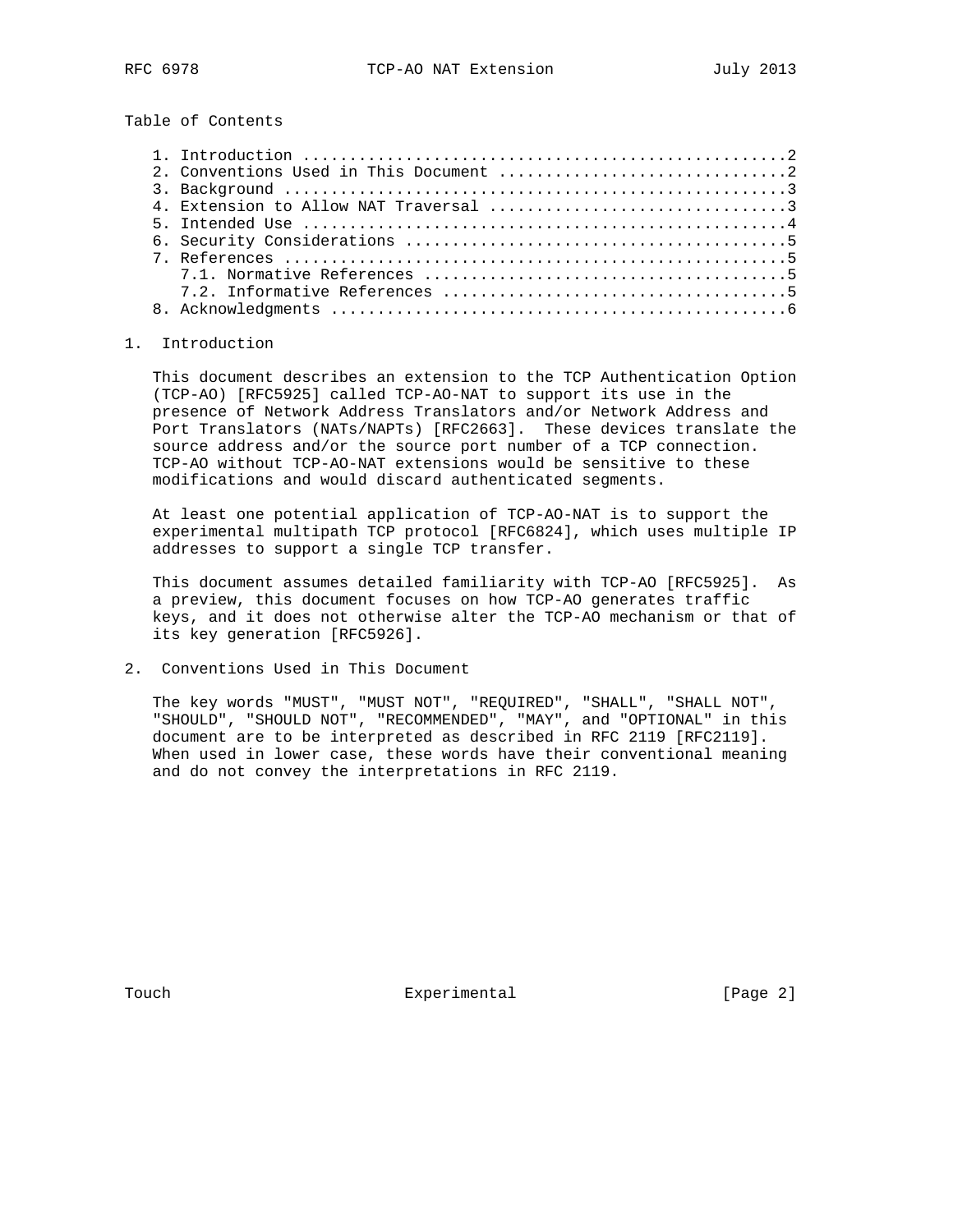3. Background

 TCP-AO generates traffic keys that are specific to a socket pair [RFC5925]. The following information is used to create a connection's traffic keys. (Note that 'local' and 'remote' are interpreted as in TCP-AO [RFC5925].)

- o IP local address
- o IP remote address
- o TCP local port
- o TCP remote port
- o TCP local Initial Sequence Number (ISN)
- o TCP remote Initial Sequence Number (ISN)

 Of these fields, the remote ISN is not known for SYN segments and is excluded from the traffic key used to authenticate them. Otherwise, all fields are used in the traffic keys of all other segments.

 NATs and NAPTs (both referred to herein as "NATs", even if port translation is included) would interfere with these uses, because they alter the IP address and TCP port of the endpoint behind the NAT [RFC2663].

4. Extension to Allow NAT Traversal

 The premise of TCP-AO-NAT is that it might be useful to allow TCP-AO use in the presence of NATs, e.g., to protect client/server communication where clients are behind NATs.

 This document describes TCP-AO-NAT, an extension to TCP-AO that enables its use in the presence of NATs. This extension requires no modification to the TCP-AO header or packet processing, and it requires no modification to the algorithms used to generate traffic keys [RFC5926]. The change is limited to the data used to generate traffic keys only.

 In TCP-AO, "a Master Key Tuple (MKT) describes the TCP-AO properties to be associated with one or more connections" [RFC5925]. This includes the TCP connection identifier, the TCP option flag (indicating whether TCP options other than TCP-AO are included in the

Touch **Experimental** Experimental [Page 3]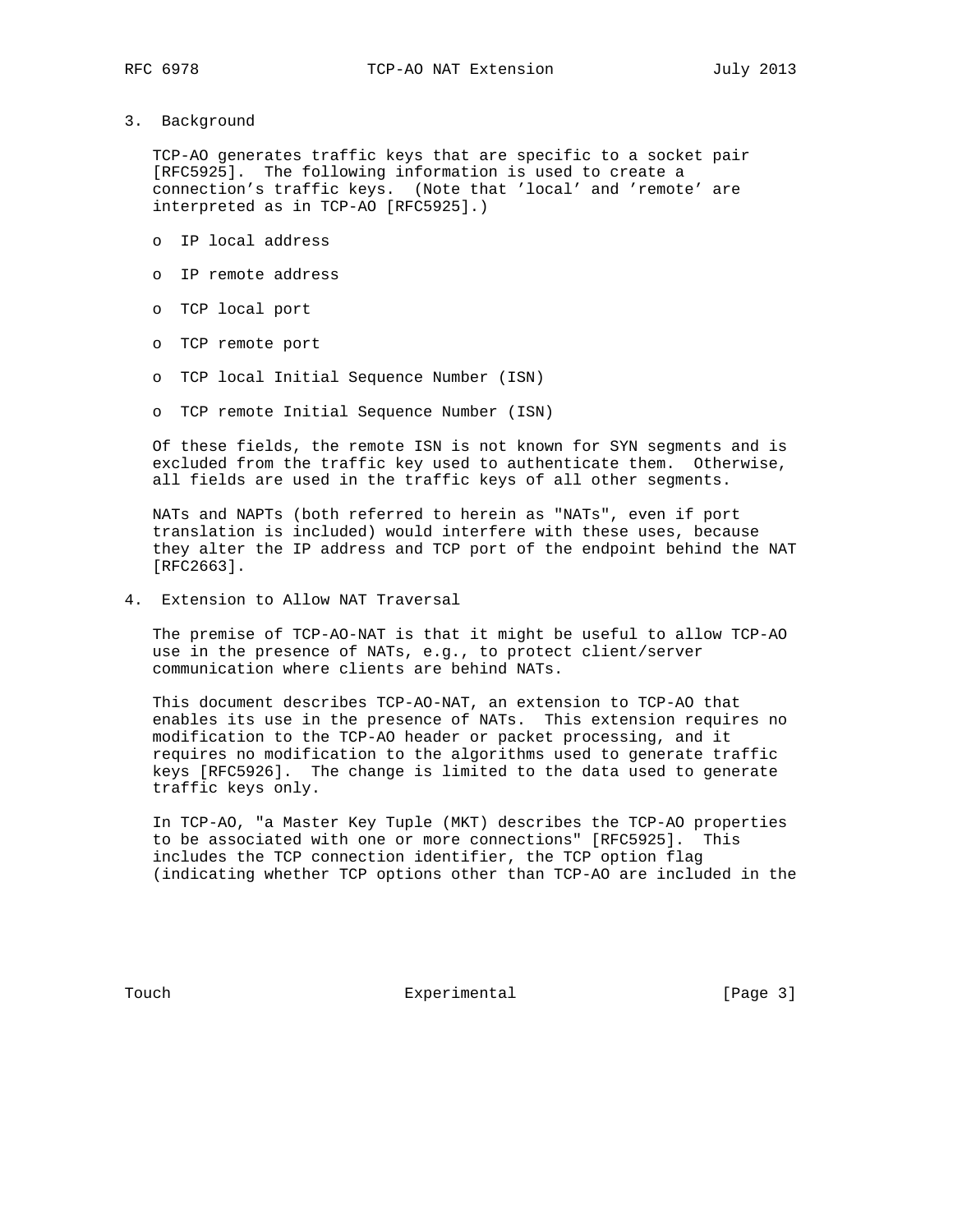Message Authentication Code (MAC) calculation), keying information, and other parameters. TCP-AO-NAT augments the MKT with two additional flags:

- o localNAT
- o remoteNAT

 TCP-AO implementations supporting TCP-AO-NAT MUST support both localNAT and remoteNAT flags.

 These flags indicate whether a segment's local or remote (respectively) IP address and TCP port are zeroed before MAC calculation, either for creating the MAC to insert (for outgoing segments) or for calculating a MAC to validate against the value in the option. These flags modify TCP-AO processing rules as follows:

- o In TCP-AO-NAT, traffic keys are computed by zeroing the local/remote IP address and TCP port as indicated by the localNAT or remoteNAT flags.
- o In TCP-AO-NAT, MAC values are computed by zeroing the local/remote IP address and TCP port as indicated by the localNAT or remoteNAT flags.

 The use of these flags needs to match on both ends of the connection, just as with all other MKT parameters.

5. Intended Use

 A host MAY use TCP-AO-NAT when it is behind a NAT, as determined using NAT discovery techniques, or when TCP-AO protection is desired but conventional TCP-AO fails to establish connections.

 A client behind a NAT MAY set localNAT=TRUE for MKTs supporting TCP-AO-NAT for outgoing connections. A server MAY set remoteNAT=TRUE for MKTs supporting TCP-AO-NAT for incoming connections. Peer-to peer applications with dual NAT support, e.g., those traversing so-called 'symmetric NATs' [RFC5389], MAY set both localNAT=TRUE and remoteNAT=TRUE for MKTs supporting TCP-AO-NAT bidirectionally. Once these flags are set in an MKT, they affect all connections that match that MKT.

 TCP-AO-NAT is intended for use only where coordinated between endpoints for connections that match the shared MKT parameters, as with all other MKT parameters.

Touch **Experimental** Experimental [Page 4]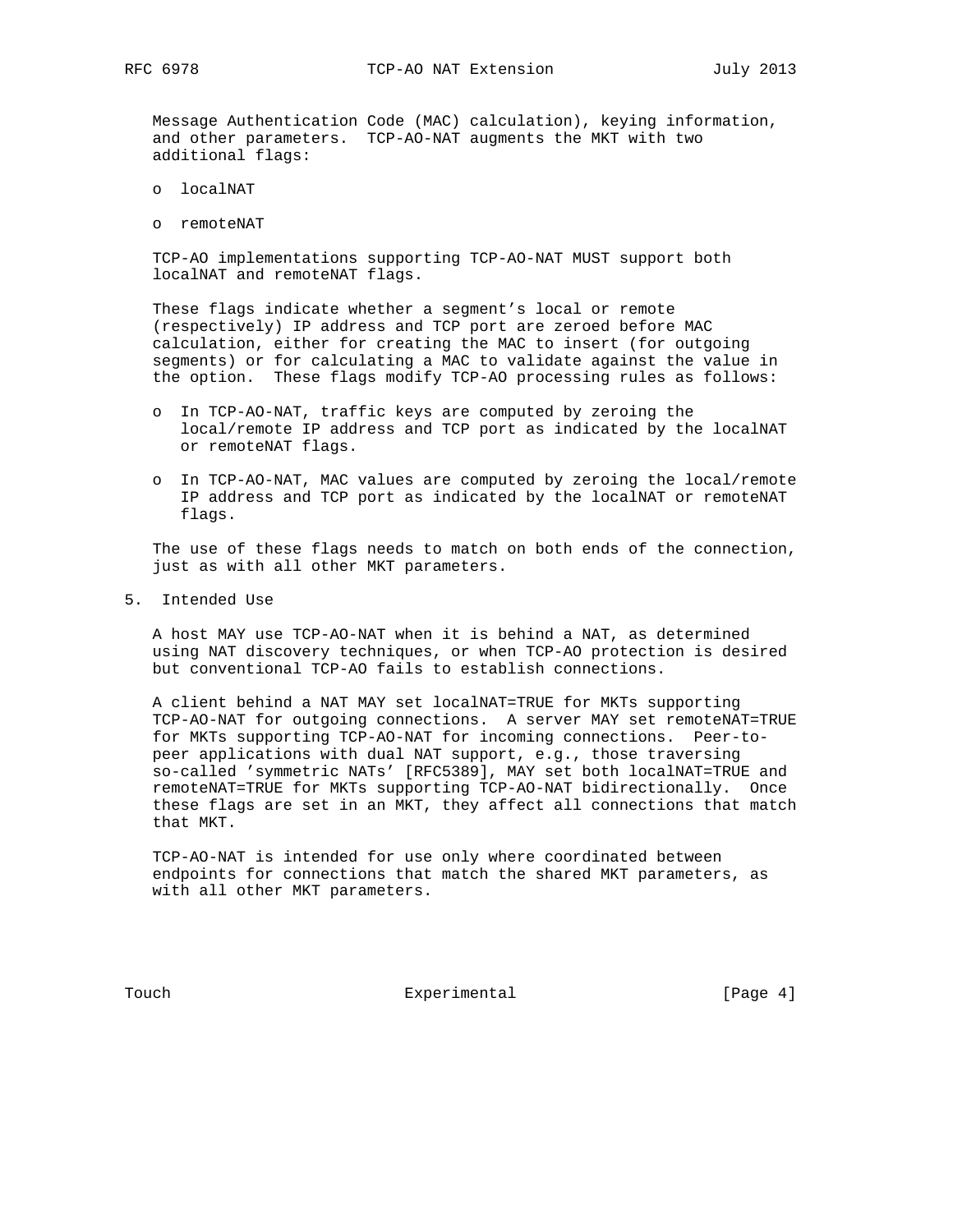Note that TCP-AO-NAT is not intended for use with services transiting Application Layer Gateways (ALGs), i.e., NATs that also translate in-band addresses, such as used in FTP or SIP. TCP-AO-NAT protects the contents of the TCP segments from modification and would (correctly) interpret such alterations as an attack on those contents.

6. Security Considerations

 TCP-AO-NAT does not affect the security of connections that do not set either the localNAT or remoteNAT flags. Such connections are not affected themselves and are not affected by segments in other connections that set those flags.

 Setting either the localNAT or remoteNAT flags reduces the randomness of the input to the Key Derivation Function (KDF) used to generate the traffic keys. The largest impact occurs when using IPv4, which reduces the randomness from 2 IPv4 addresses, 2 ISNs, and both ports down to just the two ISNs when both flags are set. The amount of randomness in the IPv4 addresses and service port is likely to be small, and the randomness of the dynamic port is under debate and should not be considered substantial [RFC6056]. The KDF input randomness is thus expected to be dominated by that of the ISNs, so reducing it by either or both of the IPv4 addresses and ports is not expected to have a significant impact.

## 7. References

- 7.1. Normative References
	- [RFC2119] Bradner, S., "Key words for use in RFCs to Indicate Requirement Levels", BCP 14, RFC 2119, March 1997.
	- [RFC5925] Touch, J., Mankin, A., and R. Bonica, "The TCP Authentication Option", RFC 5925, June 2010.
- 7.2. Informative References
	- [RFC2663] Srisuresh, P. and M. Holdrege, "IP Network Address Translator (NAT) Terminology and Considerations", RFC 2663, August 1999.
	- [RFC5389] Rosenberg, J., Mahy, R., Matthews, P., and D. Wing, "Session Traversal Utilities for NAT (STUN)", RFC 5389, October 2008.

Touch **Experimental** Experimental [Page 5]